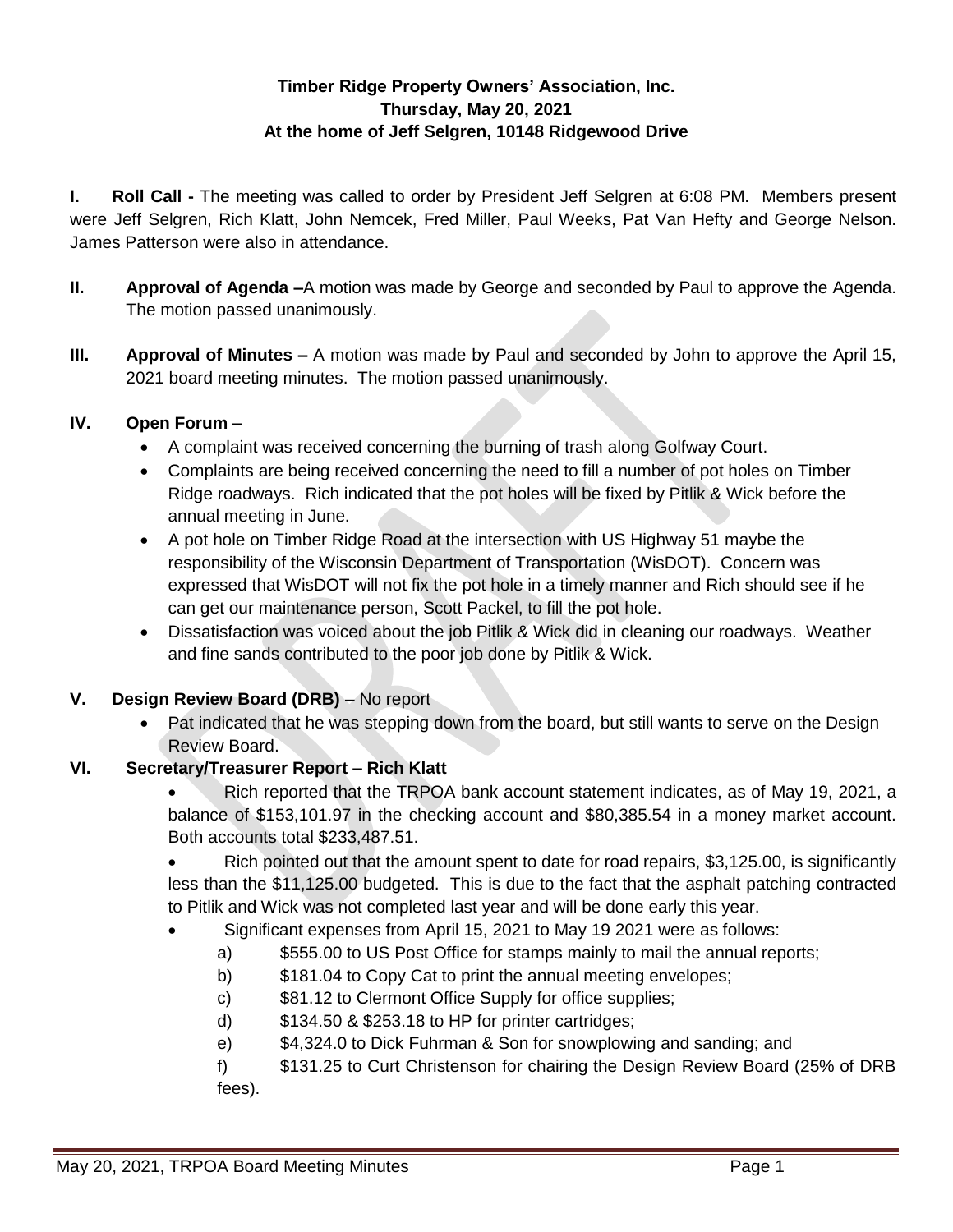## **Property Foreclosures**:

a) Barbara Zawistowski, A check for \$475.00 was received from Ms. Zawistowski which meets the first month requirements stipulated in John Houlihan's letter. Monthly payments of \$200 are expected until her balance has been paid.

b) Anne Katte, A check for \$275.00 was received from Ms. Katte along with a letter. The letter stated that she disputed the assessment of late payment fees and lien assessment fees. A letter will be written stating that she is responsible for all fees assessed against her property.

c) Pamela Stengel, A check for \$300.00 had been previously received from Ms. Stengel but she did not respond to John Houlihan's letter. The consensus of the board is that we should proceed with the foreclosure process.

## **VII. Roads Report/Discussion** - Rich Klatt

Rich stated that he met with Matt Gaulke from Pitlik & Wick on May  $6<sup>th</sup>$  to locate asphalt patching locations. Last year's locations and additional locations will be patched this spring. In addition, a larger section of roadway was investigated for repair on Ridgewood Drive. Matt indicated that a 112 ft. section on Ridgewood needed to be completely replaced, including the base. Matt provided a proposal to repair this section of Ridgewood Drive for \$9,165.00. A motion was made by Pat and seconded by John to approve Pitlik & Wick's proposal for \$9,165.00. The motion passed.

## **VIII. Activities Committee Liaison Report –**

• **Spring Cleanup** - The spring cleanup was Saturday morning May 8<sup>th</sup>. Some residents did clean their streets. It was suggested that for next year, Timber Ridge consider having a set date for brush pickup. A tree service could be contracted with for this work. It would be similar to Minocqua's spring cleanup.

**Spring Garage Sale** - The spring garage sale will be May 21<sup>st</sup> and 22<sup>nd</sup>. "Garage Sale" signs have been installed by Fred and George on Hwy. 51 at our entrance.

 **Pool Party –** Now that many COVID 19 restrictions have lifted, thoughts went to again talk about Timber Ridge social activities. A pool patty was suggested. It was decided to have a pool party following the annual meeting on June 26<sup>th</sup>. The party will be Saturday afternoon from noon to 5:00 PM. TRPOA will provide beverages and food. It will be for families. Jeff will discuss our plans with Jerry Collins, and the food and beverages will be coordinated by the "social committee."

**Holiday Party –** Tabled to the June board meeting.

**IX. Website/Media Report –** Fred said that he has been updating the pictures on the web page. Our website has about 40 contacts per week.

## **X. Old Business**

## **2021 Annual Meeting Schedule**

a) Format of Meeting, The meeting will be at the golf club house, and there will be no Zoom due to inadequate Wi-Fi at the club house.

- b) Meeting Assignments
	- (1) Check-in table, Pat & John
	- (2) Hand Microphone for open forum, ?